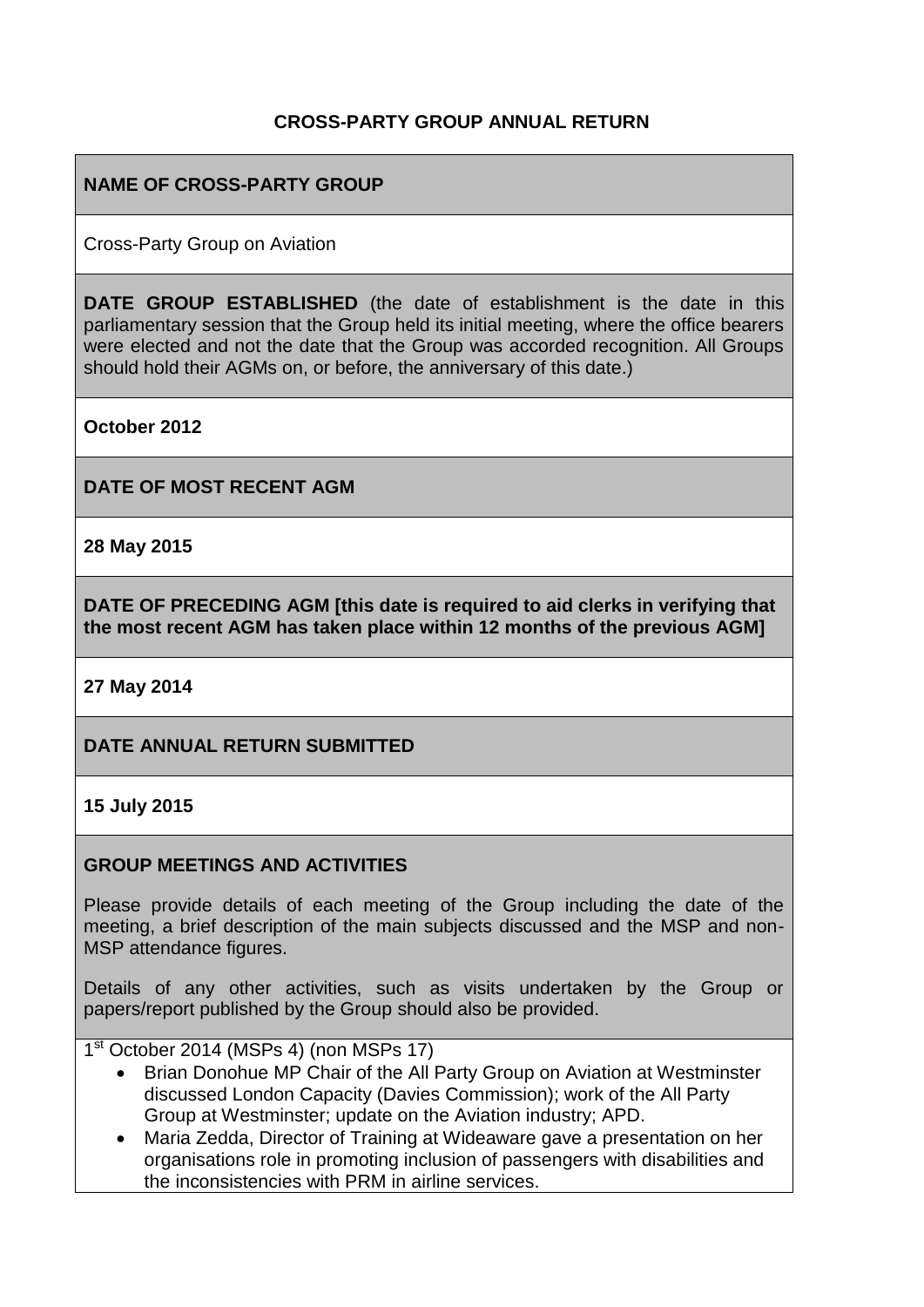- Stuart Young, Edinburgh Airport to collate report of CPG group airlines best practice on PRM provision.
- 4 th February 2015 (MSPs 3) (non MSPs 15)
	- Attendance of Derek MacKay MSP Minister for Transport
	- Discussed importance of airports to Scotland's economy
	- LHR airspace slots for Scottish airports
	- Air Passenger Duty being devolved
	- Updates on 2014 performance from EDI, GLA, PIK and ABZ.
	- Presentation from Rebecca Roberts-Hughes on AOA's (Airport Operators Association) Sustainable Aviation report
- 28<sup>th</sup> May 2015 (MSPs 4) (non MSPs 20)
	- AGM Convener & three Deputy Conveners returned unopposed.
	- Then followed presentations from Stewart Wingate CEO Gatwick Airport and John Holland Kaye CEO Heathrow Airport on their respective bids to the Howard Commission on Airport Expansion in London. This was followed by Q&A discussion on the options.

# **MSP MEMBERS OF THE GROUP**

Please provide names and party designation of all MSP members of the Group.

Colin Keir (SNP)

George Adam (SNP)

Dave Stewart (Labour)

John Scott (Conservative)

Chic Brodie (SNP)

Gordon Macdonald (SNP)

Dennis Robertson (SNP)

Clare Adamson (SNP)

Richard Lyle (SNP)

## **NON-MSP MEMBERS OF THE GROUP**

For organisational members please provide only the name of the organisation, it is not necessary to provide the name(s) of individuals who may represent the organisation at meetings of the Group.

| <b>Individuals</b> | <b>Andrew Ewan</b>                                                                                    |
|--------------------|-------------------------------------------------------------------------------------------------------|
|                    | Peter Müller-McDougall, Hon Consul General, Consulate<br>General of Switzerland in the United Kingdom |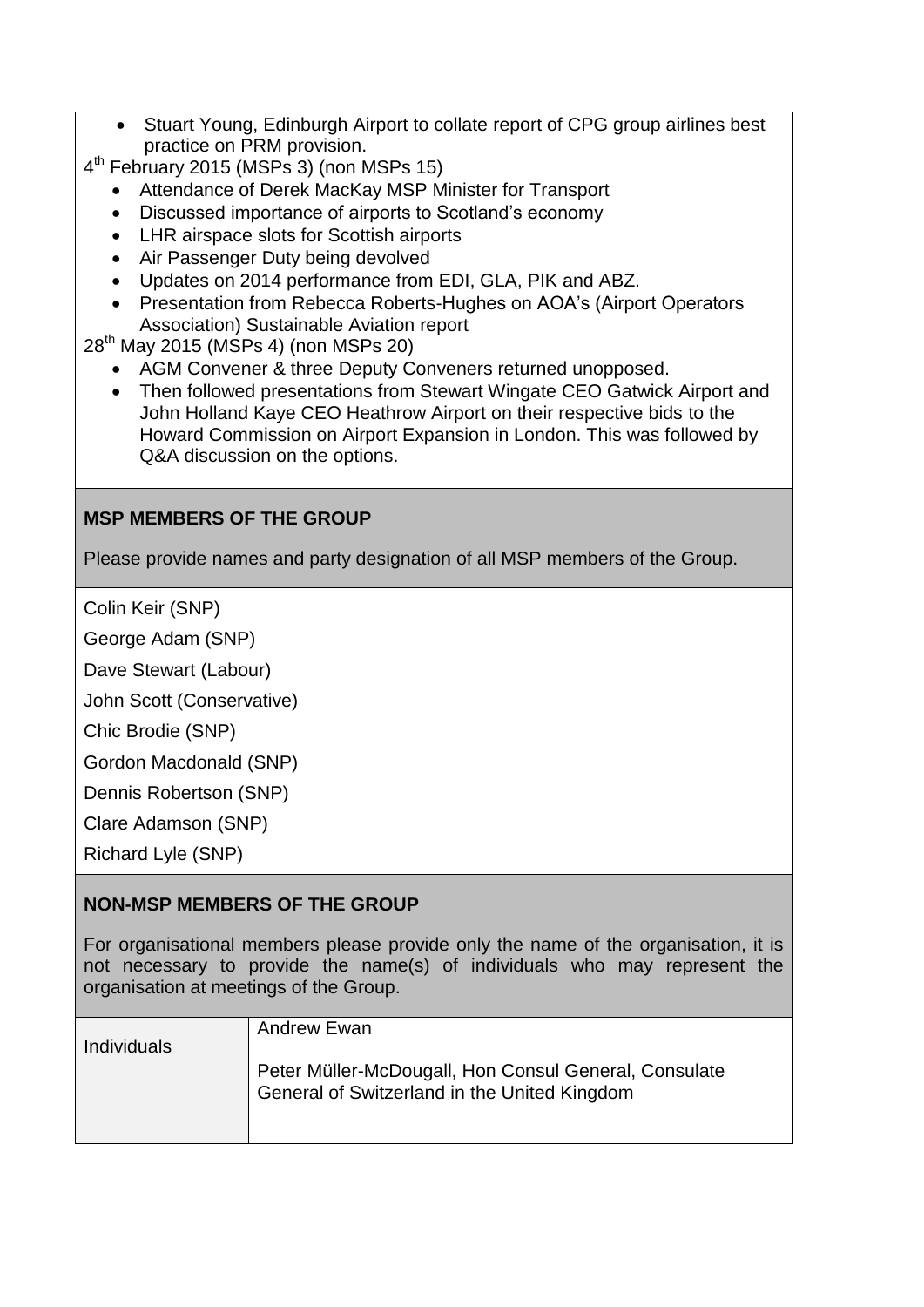| Organisations | <b>Edinburgh Airport</b>                           |
|---------------|----------------------------------------------------|
|               | <b>Glasgow Airport</b>                             |
|               | Aberdeen Airport                                   |
|               | <b>Prestwick Airport</b>                           |
|               | Highlands & Islands Airports Ltd                   |
|               | easyJet                                            |
|               | Flybe                                              |
|               | <b>British Airways</b>                             |
|               | Virgin                                             |
|               | Loganair                                           |
|               | <b>Barrhead Travel</b>                             |
|               | Scottish Passenger Agents Association              |
|               | <b>NATs</b>                                        |
|               | <b>Scottish Enterprise</b>                         |
|               | <b>Scottish Chamber of Commerce</b>                |
|               | <b>Edinburgh Chamber of Commerce</b>               |
|               | <b>Visit Scotland</b>                              |
|               | <b>NESTRANS</b>                                    |
|               | <b>HITRANS</b>                                     |
|               | Scottish Council for Development & Industry (SCDI) |

## **GROUP OFFICE BEARERS**

Please provide names for all office bearers. The minimum requirement is that two of the office bearers are MSPs and one of these is Convener – beyond this it is a matter for the Group to decide upon the office bearers it wishes to have. It is permissible to have more than one individual elected to each office, for example, coconveners or multiple deputy conveners.

| Convener               | Colin Keir MSP                                    |
|------------------------|---------------------------------------------------|
| <b>Deputy Convener</b> | John Scott MSP, Chic Brodie MSP, Dave Stewart MSP |
| Secretary              | <b>Edinburgh Airport</b>                          |
| Treasurer              |                                                   |